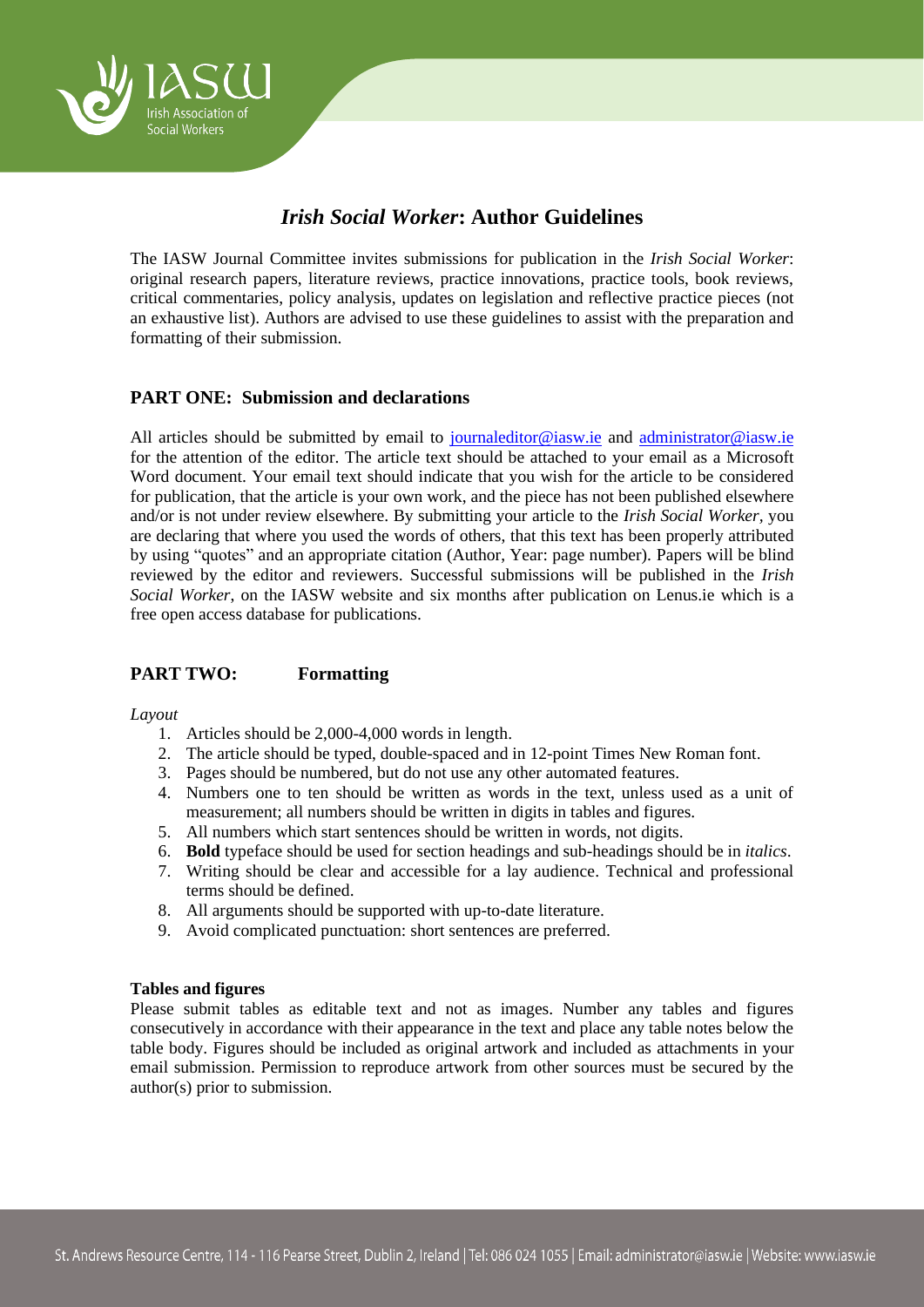

# **Title Page**

The title page should include the paper title (be concise and informative). Titles are often used in information-retrieval systems: avoid abbreviations and ensure your title accurately describes the content of your article. Author(s) names and affiliations, qualifications, job title, full contact details for the corresponding author, brief relevant experience and email addresses for all authors (clearly indicate which author is the corresponding author)

### **Page Two: Title, abstract and keywords**

The page following the title page should include the paper title, an abstract of 150-200 words, and a list of three to six keywords. Abstract normally include a short outline/summary of the article, an introduction to the practice context, methods (if applicable), and a discussion of the relevance of your key findings / arguments for social work practice / policy / theory, emphasising what is new or important.

### **Acknowledgements and additional information**

Please acknowledge anyone who has contributed to the process of completing the article. If your paper describes an original piece of research, please state if you received ethical approval if appropriate.

# **PART THREE: Publication House Style**

The *Irish Social Worker* uses the Harvard Referencing System.

# **Citing references in the text**

Murphy (2017) argued that …

Sentence text with one author citation with no quotation (Bohan, 2015).

Sentence text with multiple author citation (Daly, 2015; Keohane, 2019; Stevens, 2000).

Daly (2017: 203) explored how 'quotation text'.

Quotes of three lines or less are included in the normal flow of text and are given single quotation marks. If longer than three lines, then the quote is indented, and no quotation marks are used. If you are quoting some information about systems thinking and you want to use more than the three lines of the above example it will look like this:

The metaphor of open and closed systems can fruitfully be applied to many aspects of human functioning, as well as to theories and belief-systems. It can be used as a sort of shorthand to evaluate the condition of any human system, from individual to an entire social or national group. For example, an individual who is open to other people, to new experiences and to new ideas and who interacts productively with the environment (Preston-Shoot and Agass, 1990: 47).

And the rest of the paragraph reads like this back to normal format.

You should use et al. where there are two or more authors for a publication. So, if Clarke, Loughran, Smith and Walsh were the authors it should be referenced in the text as (Clarke et al., 2017). All authors' names are included in the reference list.